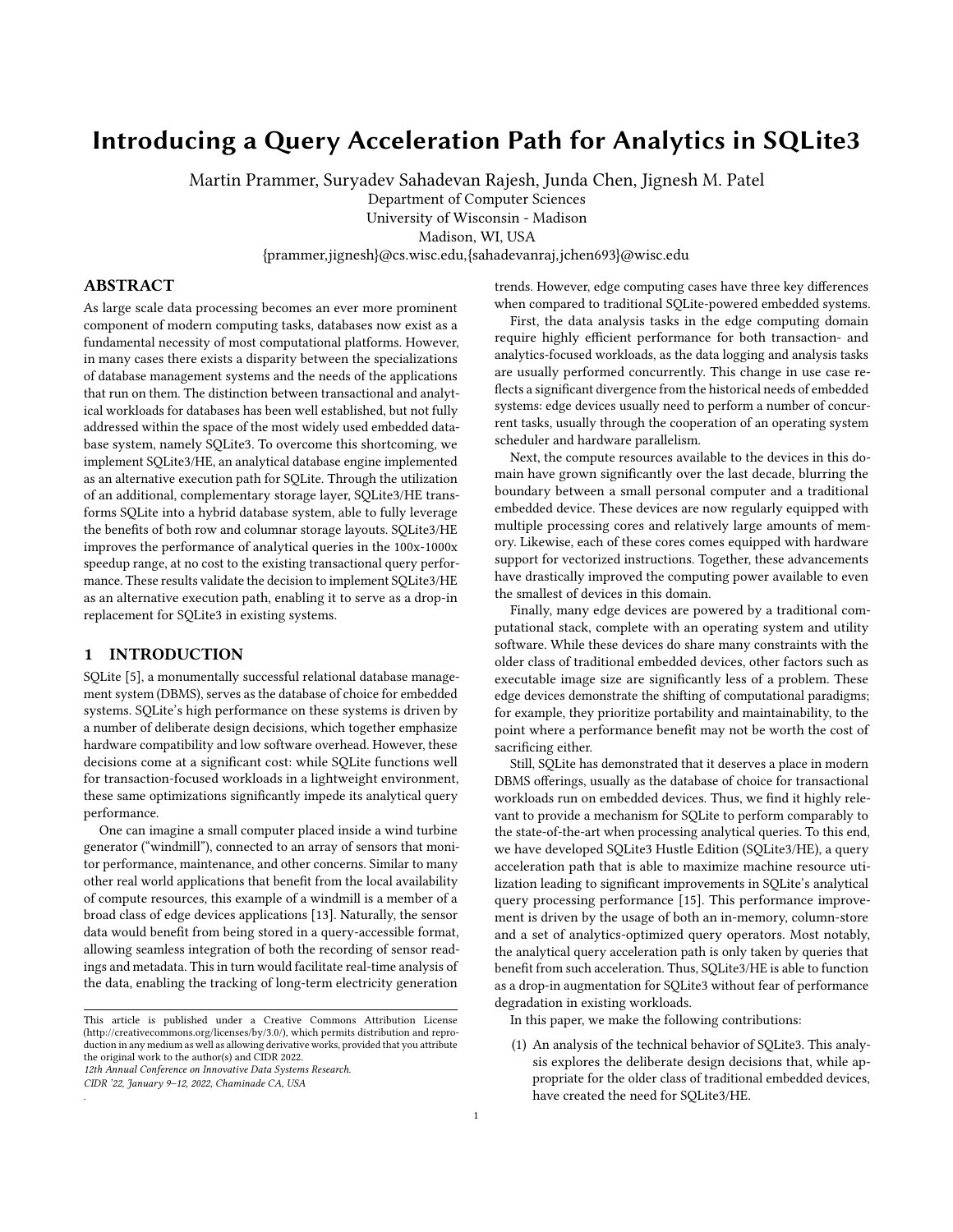

Figure 1: The SQLite3/HE Acceleration Path. After SQLite3 has generated the query parse tree, analytical queries are branched off from the existing SQLite3 execution path while transactional queries continue to be executed by SQLite3.

- (2) An exploration into the implementation of SQLite3/HE, detailing the mechanisms that support both its in-memory database and its analytics-optimized query operators.
- (3) An analysis of SQLite3/HE's performance, both in analytical and transactional workloads, which demonstrates its effectiveness as a drop-in add-on for existing SQLite3 implementations.

#### 2 BACKGROUND

SQLite3/HE utilizes many existing, state-of-the-art techniques to improve analytical query performance. Most notably is its usage of a secondary storage layer, facilitating a fundamentally different set of performance behaviors than that of SQLite. We explore this and related topics in this section.

The practice of optimizing a database for read-focused queries has been well established in recent years [\[7,](#page-6-3) [14\]](#page-6-4). One of the most prominent mechanisms to achieve high read performance is to "transpose" the database, a process in which fields of a single column are placed adjacent in the storage layer instead of preserving locality within a single record. This storage format provides two major optimizations:

- (1) The tuple members that are unrelated to the current query are not accessed (which would be the case if an entire row needs to be read, e.g., due to hardware limitations).
- (2) The tuple members that are related to the current query are placed consecutively in storage, naturally aligning their sequential access with existing hardware-based optimizations.

Given these advantages, this storage format is more amenable towards calculating aggregate values from a subset of the data. Likewise, this storage format is also highly compatible with machine specific optimizations, such as vector instructions and hardware prefetching.

However, the two previously mentioned optimizations are inverted when discussing either writes or accessing entire tuples. Further, when considering the writing of tuples, we find that we achieve

these optimizations by utilizing a row-based storage method, allowing for a write to act similarly to a simple append operation. Thus, we realize that for our particular windmill example, there is a need for both kinds of storage formats. To this end, and as part of a larger body of research, we see the benefit of, broadly, "hybrid stores" [\[10\]](#page-6-5). Of course, preserving the benefits of each storage solution simultaneously is both a difficult and an application-specific feat, especially without causing a significant amount of softwarerelated overhead. To this end, only recently have these systems begun to enter the embedded device space, which imposes not only the aforementioned limitations but also further restrictions by nature of limited machine resources.

#### 3 SQLITE

In order to fully explore the purpose of specific design choices within SQLite3/HE, we must first examine SQLite.

# 3.1 SQLite3 Implementation

As SQLite3/HE is implemented as an acceleration path for specific queries, it is important to understand the behavior of SQLite and how SQLite3/HE fits into the existing query processing pipeline. To accomplish this, we explore specific SQLite3 components related to SQLite3/HE's acceleration path.

3.1.1 B-Tree Storage Format. SQLite primarily utilizes a single, monolithic database file; while this approximation is not entirely accurate, SQLite can be thought of as a sort of "SQL Interface" for a flat file database. This design paradigm benefits resourceconstrained environments, allowing SQLite to fine-tune its data storage mechanisms without placing a significant burden on the operating system's file management system. However, given the unwieldiness of using a single file as a database, SQLite3 utilizes a page-based, B-tree structure: rows are stored as individual pages at the leaf level, which are then organized into a B-tree. This implementation functions incredibly well for the core set of applications that SQLite targets. However, as scanning a column requires a large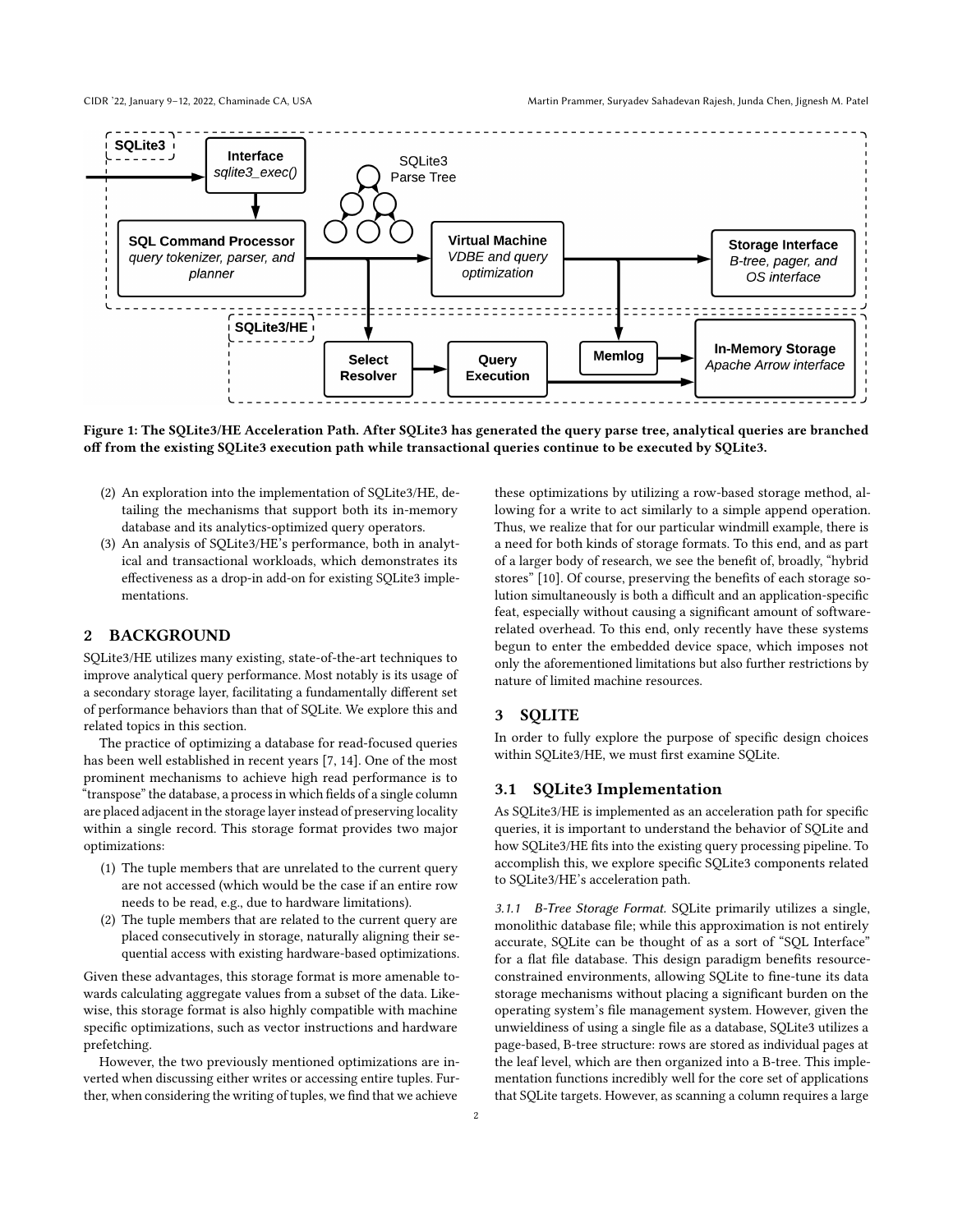Introducing a Query Acceleration Path for Analytics in SQLite3 CIDR '22, January 9–12, 2022, Chaminade CA, USA



Figure 2: Transaction Flow in SQLite3/HE, depicting the movement of data during the processing of multiple concurrent queries.

number of page walks, this fundamental design choice creates a significant performance bottleneck for the analytical query execution path.

3.1.2 The Query Pipeline. Similar to other DBMS solutions, SQLite utilizes a query pipeline structure composed of a number of familiar steps: specifically, the tokenizer, parser, planner, optimizer, and executor. Internally, the Lemon parser generator [\[6\]](#page-6-6) creates a parser that performs both the parsing and the planning tasks, receiving tokens from the tokenizer to construct a parse tree. However, the query optimizer is heavily connected to the translation unit for the Virtual Database Engine, and thus is discussed separately. In general, this compartmentalization of work creates the opportunity to intercept queries as they progress through the query processing pipeline. SQLite3/HE intercepts queries once the parse tree has been constructed and before they reach the optimization-translation unit.

3.1.3 Virtual Database Engine. SQLite transforms queries into a format reminiscent of assembly instructions. Virtual Database Engine (VDBE) instructions consist of an opcode and a number of operands (5 in SQLite3, though previous versions had fewer). These VDBE instructions assist in maintaining a high degree of portability for SQLite, as a system-specific implementation need only implement the machine instructions for each VDBE instruction. Unfortunately, this design creates a number of problems when integrating modern high-performance query optimization methods into SQLite3.

SQLite3 performs major query optimizations during the process of query translation, as the "code generator" component handles both tasks simultaneously. While the blurring of program responsibilities usually does not present a problem, it prevents other components from accessing the optimized query plan; the code generator only outputs the optimized VDBE instructions, preventing access to an optimized version of the input query plan. Thus, SQLite3's compartmentalization of query steps posed a significant design challenge for SQLite3/HE, and was one of the most important considerations for how SQLite3/HE works in tandem with SQLite3. Furthermore, as the instructions have already broken down the query plan into a number of discrete steps, it is difficult to recombine these components into a less optimized query plan. There is no feasible way to improve or reorient the existing level of query optimization, which prevents the application of analytics targeted

optimizations after the query has been translated to VDBE instructions.

Additionally, optimizations are applied throughout the VDBE instruction generation process. Traditional optimizations such as constant propagation and push-down mechanisms are introduced before and during the VDBE instruction translation process. However, index-based optimizations occur later on, after the VDBE instructions are generated. Most notably is the usage of indices during nested loop joins, the join algorithm of choice for SQLite3. Of course, the decision to exclusively use nested loop joins creates additional problems for analytical queries. In general, while SQLite's optimizations are suitable for the general use case of embedded applications and related systems, some decisions that SQLite makes are contrary to the existing research involving high performance analytical query optimizations. These optimizations generally favor columnar methods with access patterns that are amenable to vectorization, further establishing the benefits of the presence SQLite3/HE's secondary columnar storage layer.

## 3.2 SQLite Optimizations

In addition to the aforementioned design choices, SQLite3 also utilizes a number of smaller optimizations that are relevant to analytical query acceleration. For example, the "record format" used to store each row makes a number of optimizations. One such optimization involves the header specifying the most efficient type possible for each value in the body of the record. Not only does SQLite3 include 24-bit and 48-bit integer types to assist in saving space, some types represent a field having an integer value of 1 or 0. In the value-specified type case, the body does not contain a value; thus, it is possible for some records to have a header and no body.

SQLite's row format is part of a larger set of optimizations that reduce the size of values stored. Another example is the usage of variable sized integers elsewhere, encoded as the "varint" type. In general, SQLite3 makes a significant effort towards compressing the values it stores. This storage paradigm is effective in appendonly, transaction-recording workloads; however, the added levels of interdiction and conversion causes significant amounts of overhead for reads. Thus, a new storage mechanism must be introduced to bypass this fundamental incompatibility with state-of-the-art analytical query optimizations.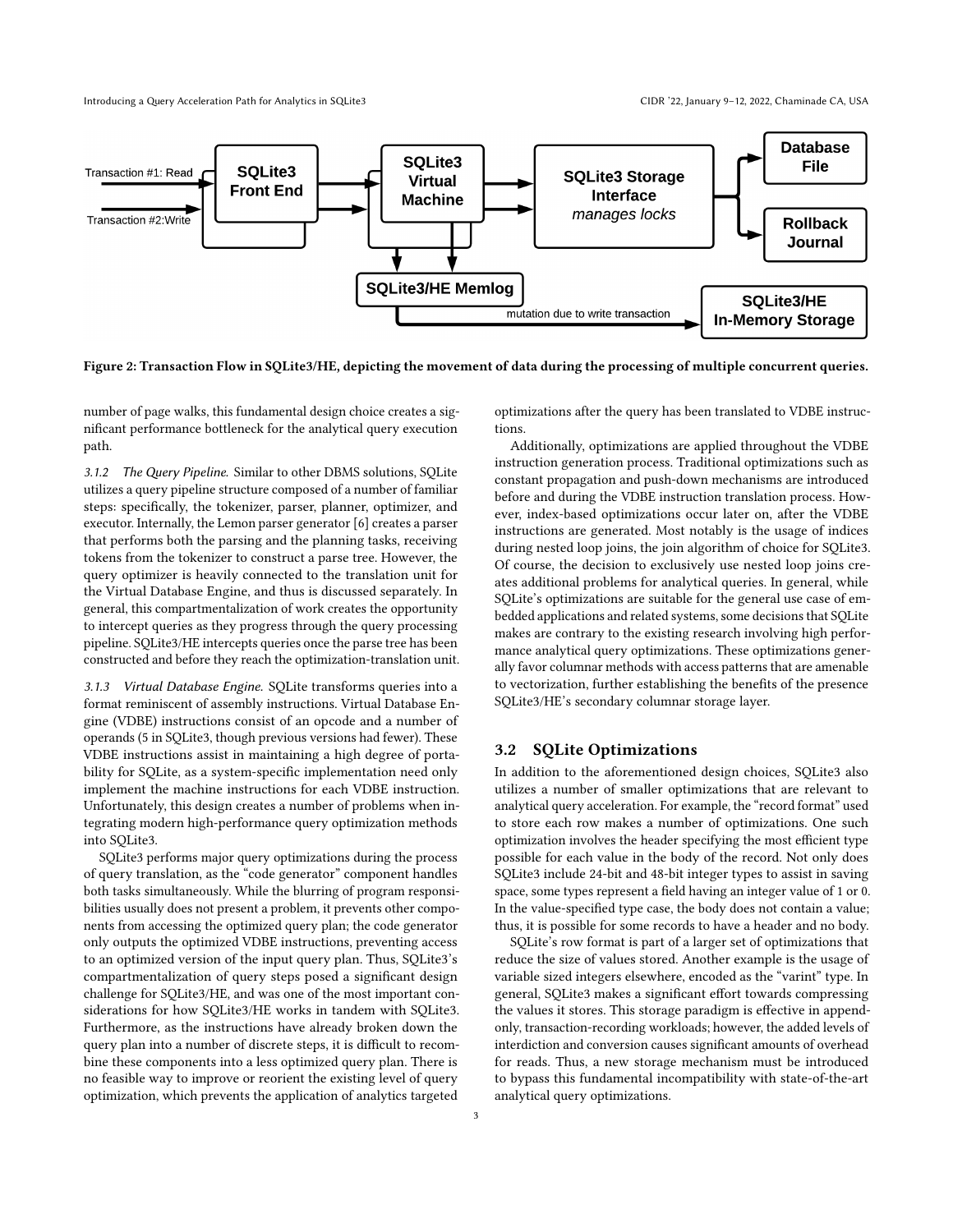## 4 SQLITE3/HE ACCELERATION LAYER

Given the previous exploration of SQLite3's design, we now have the context to understand the existing obstacles towards using SQLite3 as a high-performance database platform for analytical queries.

## 4.1 SQLite3/HE Integration

SQLite3/HE is implemented as an alternate query execution path, escaping the existing execution path between the SQLite3 Query Planner and VDBE Code Generator (Figure 1). SQLite3/HE functions primarily by providing an in-memory columnar database that is used as the foundation for analytical query acceleration. Due to this separate storage layer, a new set of operators were developed to facilitate query execution on a secondary query execution path, which we explore in detail in the following subsections.

4.1.1 Optional Acceleration Path. While Figure 1 depicts the acceleration path, the mechanisms that fully enable this behavior must be detailed at a finer degree. The SQLite3 query parser and planner behave as expected, with the addition of a limited set of optimizations that they apply such as nested sub-query flattening. These optimizations are all performed in-place on the parse tree, which can then be intercepted by SQLite3/HE before it is transformed into VDBE instructions. SQLite3/HE intercepts all queries before they are sent to the SQLite3 code generator unit. If the query is determined to be SQLite3/HE compatible (generally, a read/analytics-focused query), the query will instead be routed through the SQLite3/HE query acceleration path, and will no longer execute in SQLite3.

In particular, there are three rules that dictate if a query will be accelerated by SQLite3/HE:

- (1) The query is a supported SELECT or JOIN query.
- (2) All source tables are present in memory.
- (3) All operators used in the parse tree are supported by SQLite3/HE.

These rules allow for common analytical queries to be processed by SQLite3/HE. Parser flags for the SELECT query and the structure of the JOIN query determine if SQLite3/HE supports accelerating each respective query type. Specifically, JOIN queries must fall under the general structural archetypes of "star-join" or "chain-join" based on how the tables are joined together. We utilize existing methods to both categorize and optimize these kinds of joins [\[4\]](#page-6-7). Once a JOIN query has been placed in the acceleration path, we utilize Lookahead Information Passing (LIP) [\[16\]](#page-6-8) to optimize the JOIN query plan beyond the optimizations of SQLite3, resulting in a more robust and efficient JOIN query implementation.

Write queries are not supported by the SQLite3/HE acceleration path, and thereby fall back to the original SQLite3 query execution path.

4.1.2 In-Memory Columnar Storage Layer. SQLite3/HE utilizes Apache Arrow [\[3\]](#page-6-9) as an in-memory columnar storage layer. This external dependency enables future cross-application compatibility, but is chiefly motivated due to Apache Arrow's strong implementation of efficient memory access and vectorization-friendly compute kernels. Thus, SQLite3/HE is able to focus on query optimization while still preserving all the benefits of a machine-optimized set of compute kernels.

Apache Arrow arrays are implemented as "chunked arrays," —arrays partitioned into a number of chunks of contiguous memory. This design choice enables a fairly simple process for resizing, either by deleting excess chunks or appending additional chunks. While the chunking of an array is accompanied by additional overhead, it also bolsters overall scalability and is an acceptable trade-off for the robust set of features that Apache Arrow brings. In addition, the chunked array approach facilitates an extra layer of parallelism from the perspective of operators, as allocating work based on chunks presents simple and efficient opportunities for parallelism.

4.1.3 Query Operators. SQLite3/HE's utilization of Apache Arrow for its storage layer allows for a significantly expedited engineering effort. Apache Arrow is primarily concerned with highperformance data storage and retrieval, providing a number of performant compute kernels. By utilizing these kernels and the Apache Arrow API as a whole, SQLite3/HE capitalizes on the performance and long term support guarantees that Apache Arrow provides. Likewise, because of this existing body of work, the engineering effort behind SQLite3/HE has been able to focus on optimizing query operators, further improving SQLite3/HE as a whole.

#### 4.2 Data Consistency

The implementation of a secondary storage layer requires mechanisms to maintain coherence between the SQLite3 and SQLite3/HE storage layers, especially in the case of the SQLite3 database receiving a write transaction. The primary mechanism in SQLite3/HE that facilitates this behavior is the "memlog."

The memlog records the writes that are made to the SQLite database file whenever transactions are committed by the SQLite3 query execution path. The memlog structure is depicted in Figure 2, within the context of two concurrent queries being processed at the same time. Note that due to SQLite3's database file-locking mechanisms, the memlog is presented with an ordered collection of changes to propagate from SQLite3 to the SQLite3/HE storage layer. Thus, SQLite3/HE is able to exploit the already existing ordering of mutations as they are made to the SQLite3 database.

The memlog is constructed as a collection of ordered write logs that must be propagated to SQLite3/HE columns, where each table is linked with a queue-like structure to contain its write logs. Each write log includes information regarding the particular mode of the write (INSERT, UPDATE, or DELETE), the targeted row ID, and the relevant data if appropriate. These writes are accumulated over time, to eventually be processed in bulk depending on the mode of write propagation used by SQLite3/HE. We define these modes as "eager," "lazy," and "async background," each of which behaves as follows: eager writes perform updates during the transaction, lazy writes only make changes when the table is next read by a query, and async background writes use a secondary thread to perform a lazy write (as the worker threads also process SQLite3 lock contention, these background writes are considered asynchronous). We evaluate the behavior of each respective write mode as part of the evaluation of SQLite3/HE's transactional performance.

In the case of a crash or some other failure, the SQLite3/HE tables are regenerated from the SQLite3 database. This behavior is unavoidable due to SQLite3/HE's existence as an in-memory storage layer. That said, the reliance on SQLite3's error recovery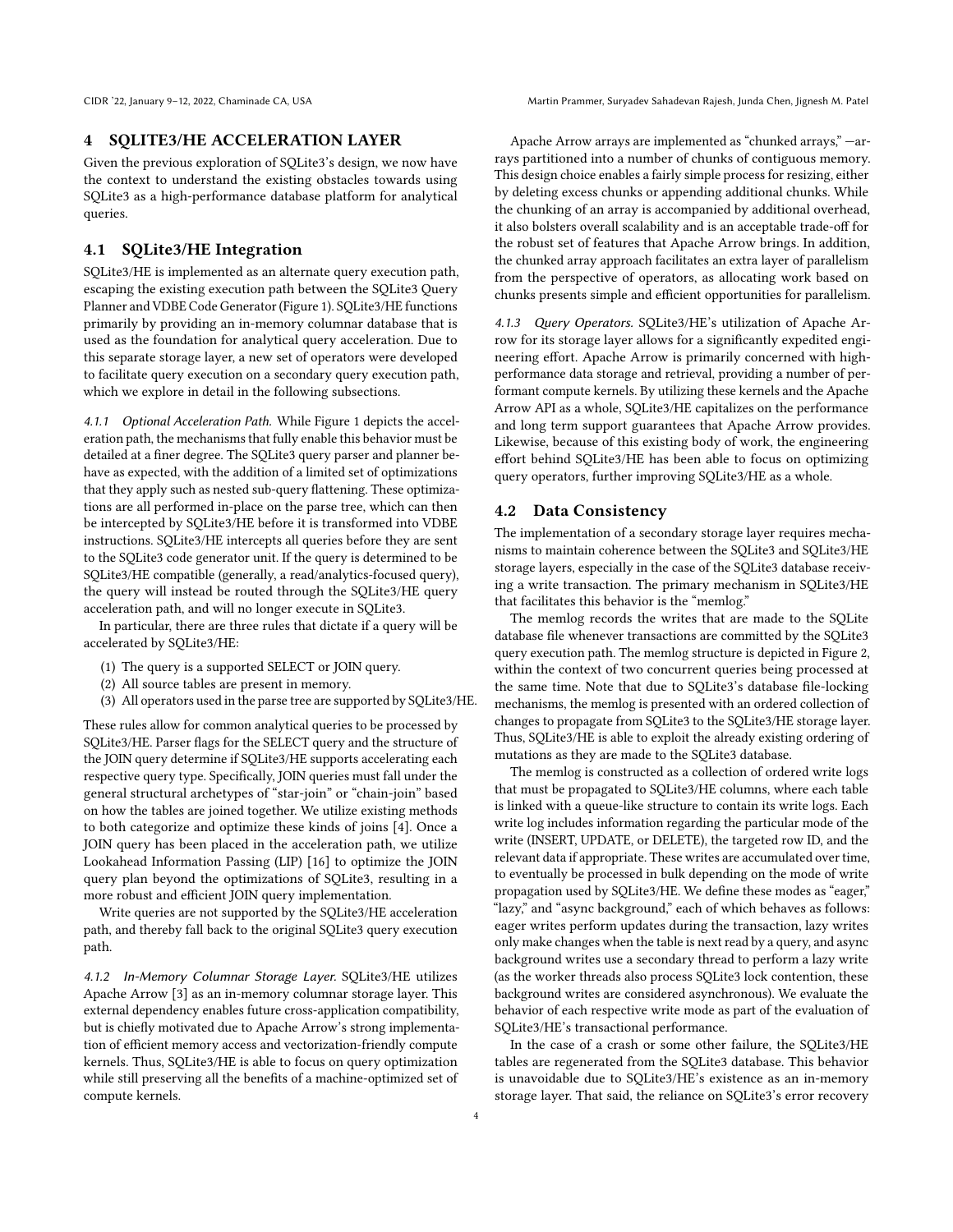Introducing a Query Acceleration Path for Analytics in SQLite3 CIDR '22, January 9–12, 2022, Chaminade CA, USA



Figure 3: Analytical workload performance improvement due to Hustle, as compared between different amounts of thread-level parallelism.

mechanisms to regenerate data does provide the standard set of benefits which accompany a well-supported library.

#### 5 EVALUATION

Our evaluation of SQLite3/HE focuses on three primary questions:

- (1) What is the performance gain of SQLite3/HE for analytical queries?
- (2) Do any of the optimizations implemented carry over to transactional workloads? In particular, does the write propagation strategy have a significant impact on performance?
- (3) The secondary acceleration path incurs additional data movement costs when writing data to the SQLite3/HE columns –what is the overhead?

We utilized two different benchmarks as part of our evaluation: TATP [\[8\]](#page-6-10) for write-focused, transactional workloads, and SSB [\[9\]](#page-6-11) for read-focused, analytical workloads. All experiments were performed using SQLite3's default configuration parameters.

The experiments were run by a CloudLab "c220g5" machine [\[1\]](#page-6-12). This node consists of two Intel Xeon Silver 4114 processors each with a clock speed of 2.2 GHz. Each processor has 10 cores with two threads, for a total of 20 cores and 40 threads.

## 5.1 Analytical Workload Evaluation

We depict the SQLite3/HE results for each SSB query in Figure 3. SQLite3/HE completes all SSB (scale factor 10) queries in under 4 seconds, as compared to SQLite3 which requires at least 250 seconds at best. Query to query, SQLite3/HE boasts a speedup consistently over 100x, though some queries are closer to a 1000x improvement. The previously mentioned bottlenecks of SQLite3 have a significant influence on the results. Likewise, these queries are where SQLite3/HE is able to fully utilize the cutting edge of analytical query optimization, such as its in-memory columnar store, operation vectorization, LIP, and intra-operator parallelism. As these

features are not supported by SQLite3, SQLite3/HE's demonstrated performance gain is a reflection of its employment of state-of-theart techniques. As SQLite3/HE supports thread-level parallelism, we evaluate SSB performance using 4, 8, and 16 threads. Unsurprisingly, the execution time of the queries is significantly reduced as more threads are utilized, due to large amounts of intra-operator parallelism. However, the speedup from additional threads has diminishing returns. As the provisioned CloudLab machine is a two-socket, 10 cores (20 threads) per socket system, we begin to see the impact of increased coordination and data movement between cores, exacerbated by the need for the CPUs to more regularly utilize L3 cache coherence mechanisms. This performance behavior is perfectly reasonable, as using a fixed thread count to divide the work into a number of partitions is expected to require some amount of optimization specific to both the workload and the underlying machine.

#### 5.2 Transactional Workload Evaluation

To evaluate our integration with SQLite3 for transactional workloads, we use the TATP benchmark. In both TATP experiments, we use a database containing 2 million subscriber records and the recommended default parameters. We vary the percentage of write transactions present to generate a read-heavy workload (80% reads, 20% writes) and a write-heavy workload (50% reads, 50% writes). These results are depicted in Figures 4 and 5 respectively. Once again, we use SQLite3's query throughput as a performance baseline. As previously mentioned, all write transactions primarily interact with the SQLite DB file. After this initial write, we perform a secondary write to the SQLite3/HE storage at some (write modedetermined) point preceding the next read to the modified field. Due to the secondary write being performed, we expected the writes to have slightly higher latency compared to the naive SQLite3. However, given that reads in SQLite3/HE will be significantly faster than that in SQLite3, overall performance is expected to increase.

These expectations were justified, as SQLite3/HE offers a reasonable improvement over baseline SQLite3. While dependent on the number of workers and the particular write mode used, an improvement of up to 20% is possible. Most configuration and workload combinations will experience a 5%-10% improvement. Due to significant lock contention issues inherent in the SQLite3 write process, there is little room for performance gain in the presence of this heavy bottleneck, and thus the proportion of reads to the overall workload dictates the maximum expected performance improvement.

## 6 DISCUSSION

Our evaluation demonstrates that SQLite3/HE accomplishes all performance improvements set forth. SQLite3 is purpose-built to handle transactional-query workloads in the resource constrained environment of an embedded device, and the SQLite3/HE acceleration path augments SQLite3 with state-of-the-art analytical query processing capabilities. By relaxing many of SQLite3's hardwarerelated constraints, SQLite3/HE is able to fully leverage the underlying hardware capabilities. This hardware-conscious behavior has become increasingly important as modern edge devices continue to diverge from the older class of traditional embedded devices.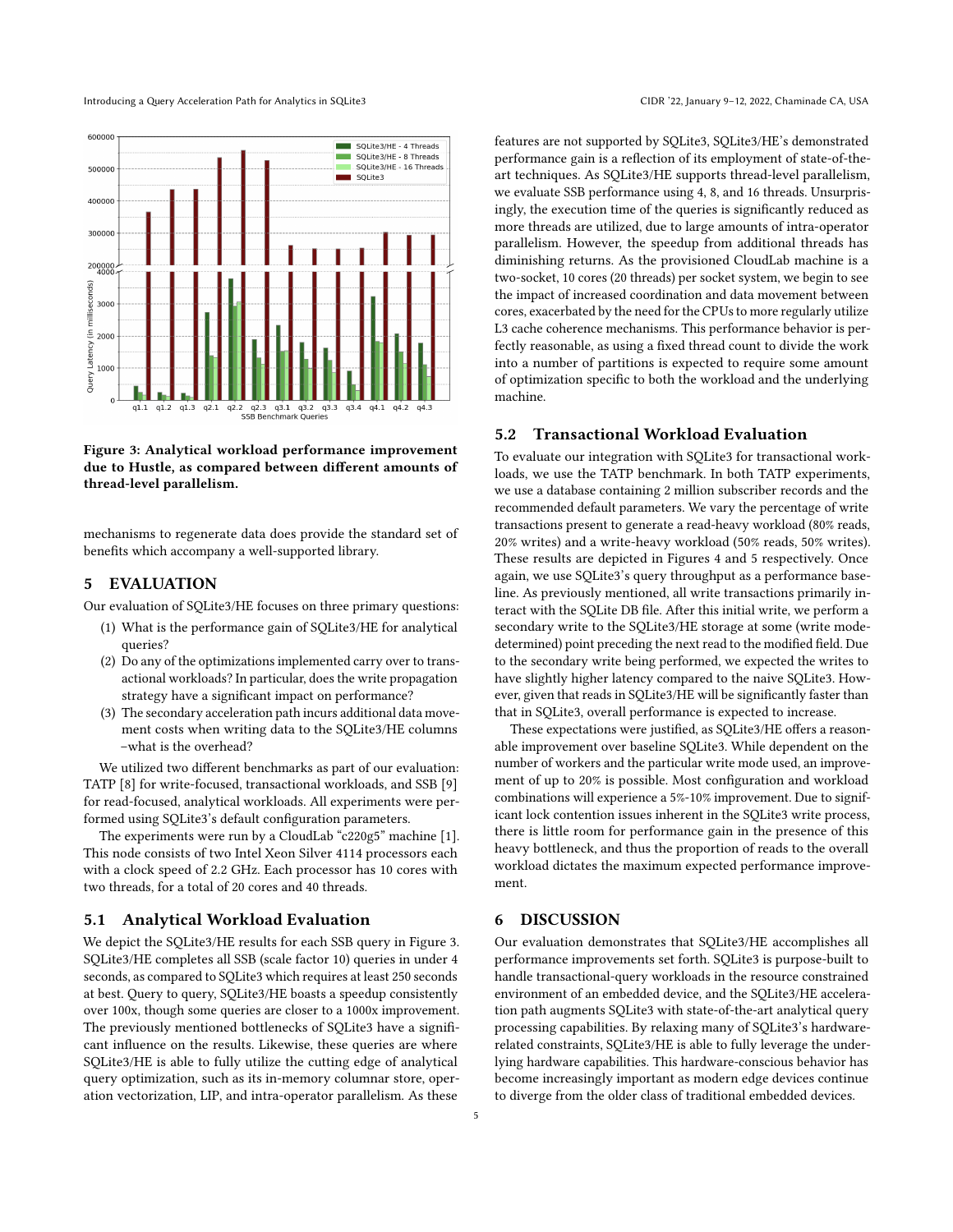SQLite3/HE - Async Background



Figure 4: Transactional workload performance improvement due to Hustle, as compared between different write modes. This experiment utilized TATP in the default configuration.

A critical aspect of our design is the ability for SQLite3/HE to function as a drop-in replacement for SQLite3. As demonstrated by the TATP experiments, the combination of careful write management and significant read-performance improvements allow SQLite3/HE to be used as an analytical query accelerator in existing SQLite3 implementations at no performance cost. Likewise, SQLite3/HE's impressive analytical workload performance facilitates a wider variety of database-driven applications, such as on-site, live data analytics (as in the original windmill example).

Many modern databases have both transactional and analytical query processing needs. Significantly optimizing one category "for free" by more efficiently leveraging existing machine resources demonstrates SQLite3/HE's widespread applicability. A true cost that SQLite3/HE does impose on the host system is a slightly larger executable image size. While this is a valid consideration, the SQLite3/HE does not target applications and devices where minimizing executable image size is a primary concern.

#### 7 RELATED WORK

The use of secondary acceleration paths has become increasingly relevant in recent years across the breadth of computing research. These acceleration paths exist at all levels, driven by advancements in both software and hardware [\[7,](#page-6-3) [11\]](#page-6-13). These paths consistently demonstrate the benefits of acceleration add-ons for existing systems, leveraging specialization to improve performance.

Improving the performance of an existing database structure to handle analytical queries has become a common "growing pain" within the field of database research. Significant amounts of prior work surround SQLite3/HE, each focusing on their own unique innovations [\[7,](#page-6-3) [12,](#page-6-14) [14\]](#page-6-4). Within this broad space, DuckDB [\[12\]](#page-6-14) and SQLite3/HE target a similar need. While SQLite3/HE introduces an alternate query execution path, DuckDB implements much of



Figure 5: Transactional workload performance improvement due to Hustle, as compared between different write modes. This experiment altered the ratio of reads and writes in TATP, increasing the number of writes per read.

the DBMS architecture "from scratch," opting to recreate or rely on external modules to facilitate their own query processing pipeline (such as libpg\_query [\[2\]](#page-6-15), the PostgreSQL Parser). DuckDB is an alternative approach to the overall problem that both SQLite3/HE and DuckDB address.

#### 8 FUTURE WORK

Naive SQLite3

 $\ldots$  .

While the benchmarks presented demonstrate wide-spread feasibility of SQLite3/HE, a larger discussion could be had on the inner workings of the implementation of SQLite3/HE's in-memory, columnar database. An examination into the particulars of how data consistency is achieved between the SQLite3 and SQLite3/HE databases would provide a deeper understanding of the true performance characteristics of SQLite3/HE's acceleration path. Specifically, while "write" and "read" are sufficient for the general case, evaluating the differences between INSERT, UPDATE, and DELETE operations would assist in the exploration of SQLite3/HE's low-level behavior.

#### 9 CONCLUSION

Through the implementation of an alternative query execution pathway, SQLite3/HE augments SQLite3 with state-of-the-art analytical query processing capabilities, generating speedups at the 100x-1000x scale. These performance benefits come at no cost to the transactional query performance, enabling SQLite3/HE to function as a drop-in replacement for existing SQLite-powered applications. We view SQLite3/HE as a strong candidate for consideration in existing database platforms. As the technological needs of computing applications ever grows, so too do the performance demands placed on the underlying database systems. SQLite3/HE's implementation of state-of-the-art techniques satisfies these demands, advancing the ability for embedded systems to perform high-performance data analytics.